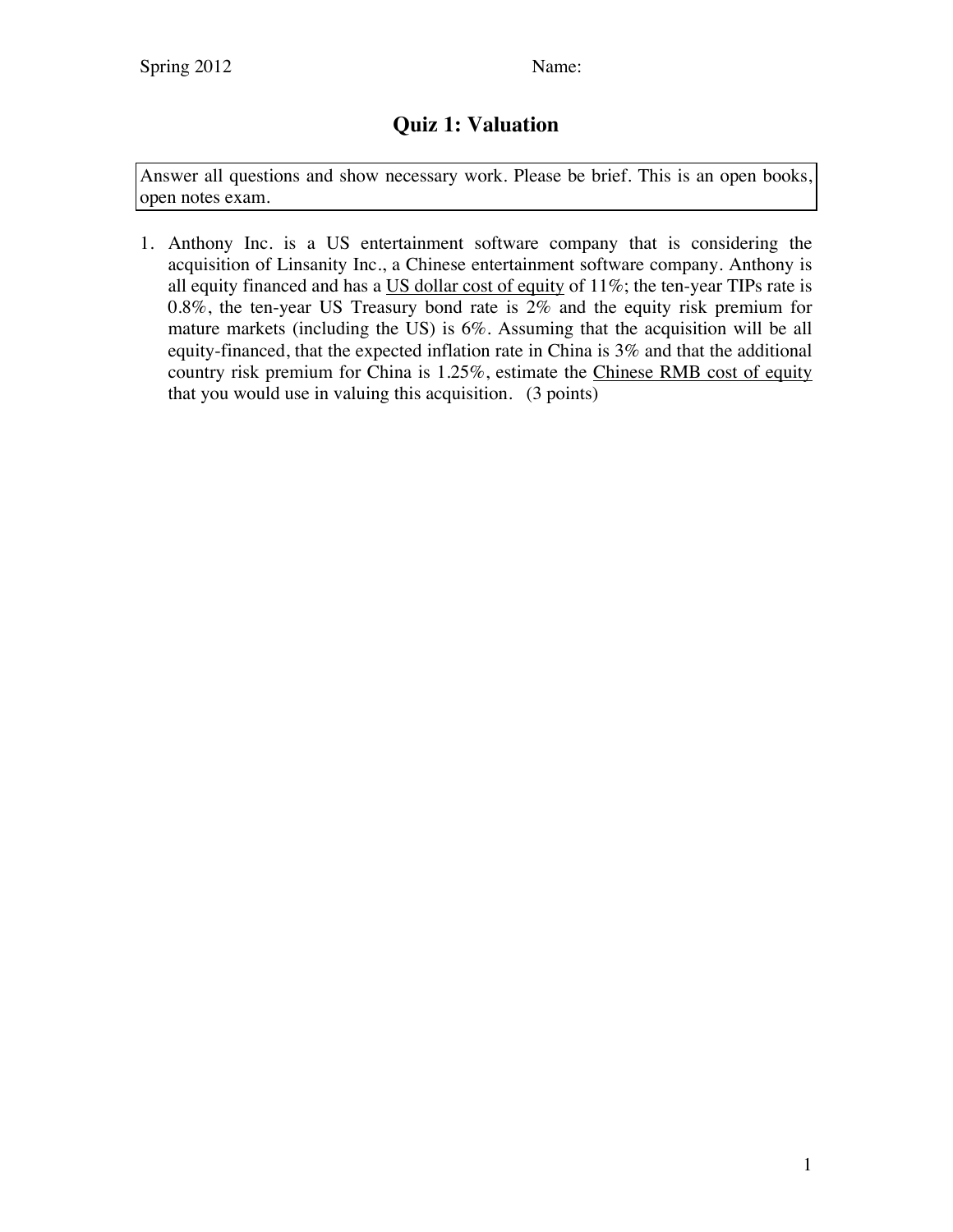2. Lorax Inc. is a Colombian publicly traded company that operates in two business – advertising and publishing – and in two countries – Colombia and the United States. The following table breaks down the revenues for the company by country and business (in millions):

|                      | Advertising | Publishing | Total |
|----------------------|-------------|------------|-------|
| Colombia             | 500         | 250        | 751   |
| <b>United States</b> | 100         | 150        |       |
| Total                | 600         | 400        | 1000  |

- The unlevered beta is 1.20 for the advertising business and 0.80 for the publishing business and value is proportional to revenues. Lorax has no debt.
- The ten-year US treasury bond rate is 2%, the ten-year Colombian dollar denominated bond rate is 3.5% and the ten-year Colombian peso denominated bond rate is 7%; Colombia has the same local currency and foreign currency sovereign ratings.
- The standard deviation of the Colombian equity index is 32%, whereas the standard deviation in the Colombian government bond is 24%; the typical Colombian company makes 60% of its revenues in Colombia and the typical US company makes 75% of its revenues in the US.

If the equity risk premium for the US is 6%, estimate the cost of equity for Lorax Inc, in Colombian pesos. (4 points)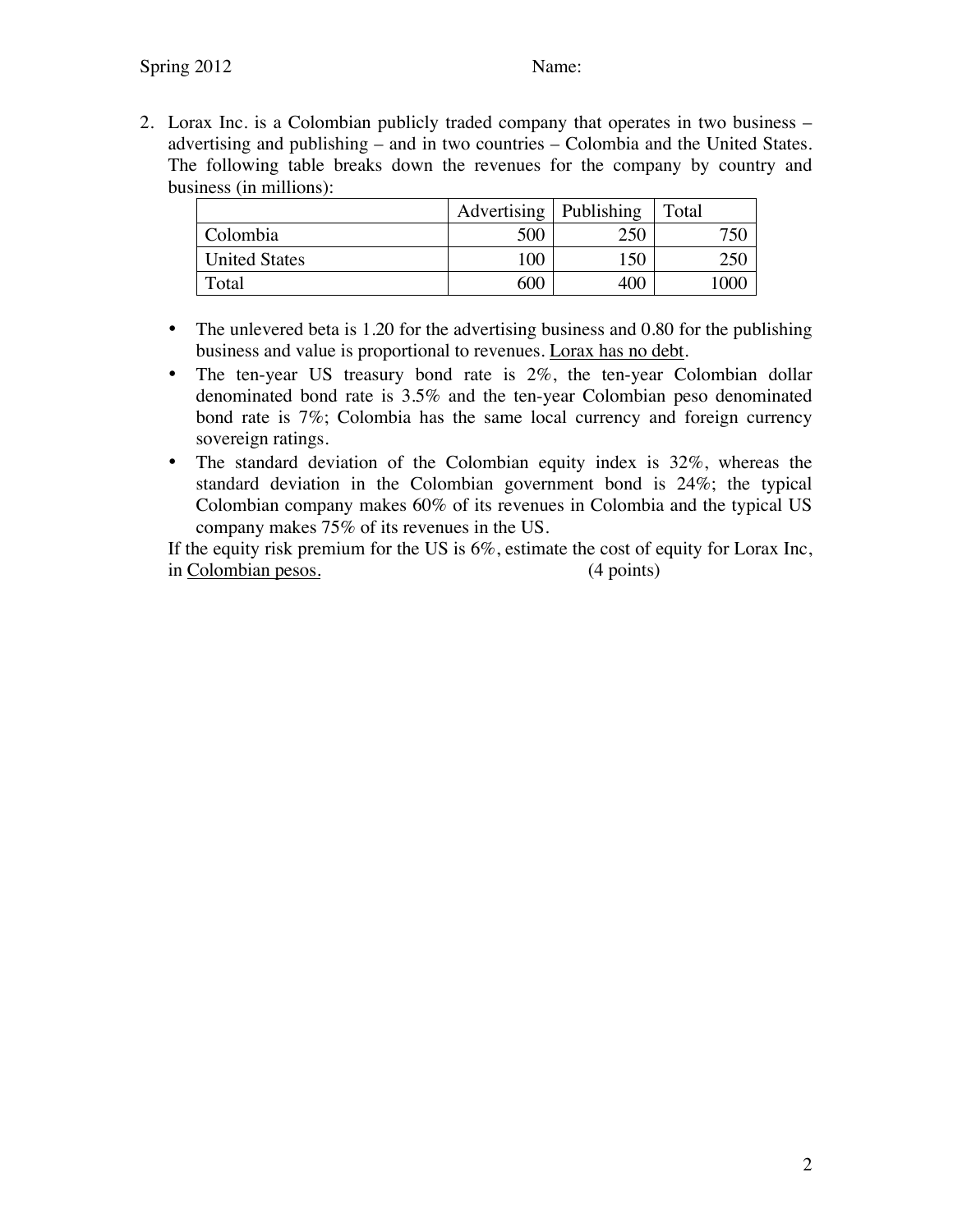Spring 2012 Name: